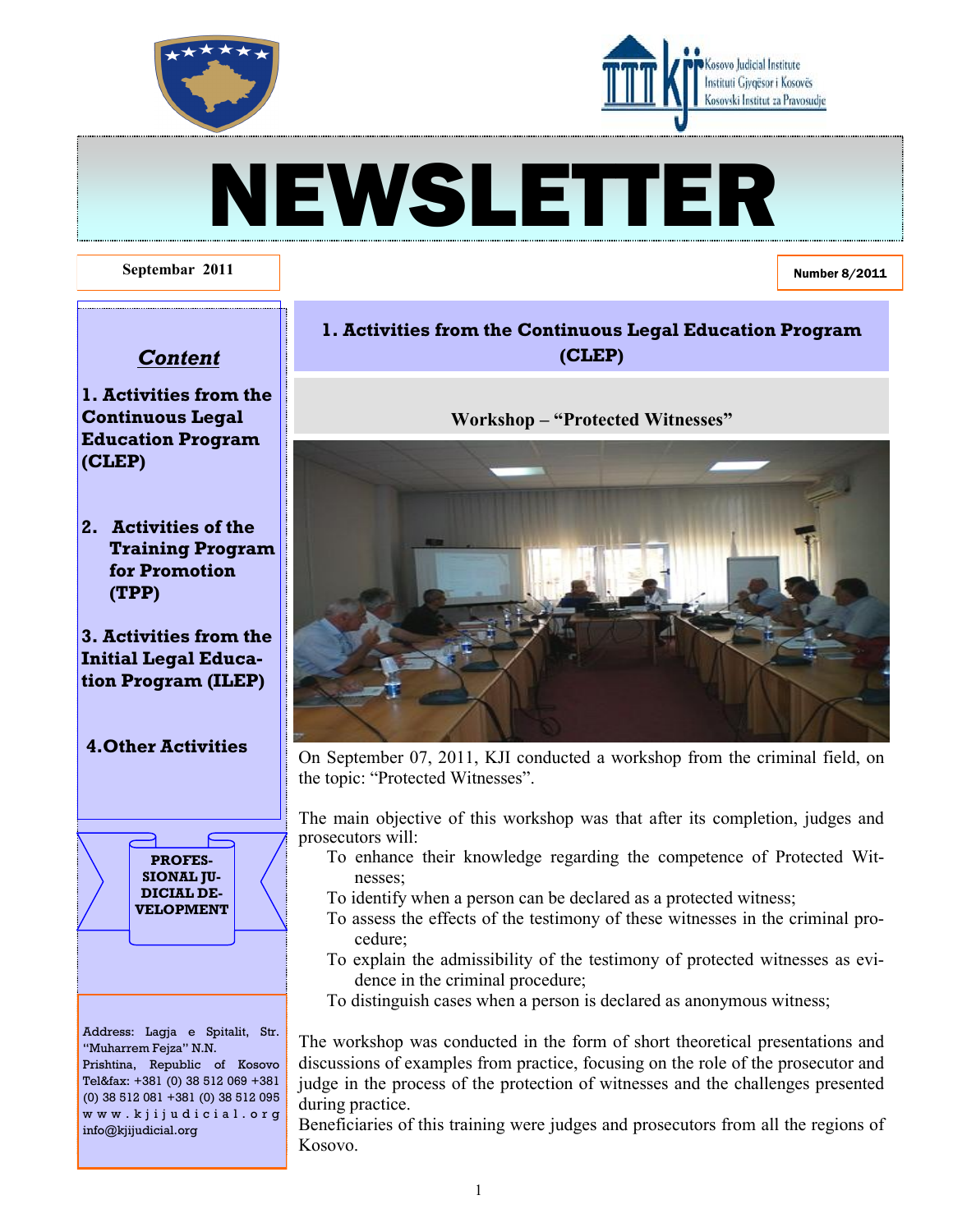#### **Roundtable Discussion: "Confiscation of the wealth acquired by the commission of a criminal offence"**



On September 09, 2011, KJI organized the roundtable discussion on the aforementioned topic.

Topics that will be discussed during this roundtable will mainly focus on issues related to the confiscation of wealth acquired by the commission of a criminal offence,

The main objective of this roundtable was that judges and prosecutors after its completion will be able to:

investigative actions and the main trial in which is decided upon the confiscation of the wealth.

 $\bullet$ Determine the measure of confiscation of the material benefit acquired by the commission of a criminal offence;

Implement the legal basis for the confiscation of  $\bullet$ the material benefit acquired by a commission of a criminal offence;

 $\bullet$ Make a distinction between the confiscation of the material benefit and the legal-property request;

Implement the procedure for the confiscation of the material benefit (Property) acquired by a commission of a criminal offence;

Know what happens with the administration of the confiscated property.

Beneficiaries of this roundtable were judges and prosecutors from all the regions of Kosovo.

#### **Roundtable: "Loan Contracts"**

On September 19, 2011, KJI in cooperation with the Program for the System of the Execution of Agreements and Decisions in Kosovo (SEAD) of the USAID Mission, organized a roundtable on the topic "Loan Contracts".

The purpose of this roundtable was to provide deep knowledge about the loan contract, concept, characteristics, legal nature and its forms.

The objectives of this roundtable were that after its completion judges will be able to:

- $\bullet$ Interpret and elaborate the concept of loan contract and its form;
- Elaborate and understand the essential elements of the loan contract;
- $\bullet$ Interpret and implement the "provisions of the loan contract";

 $\bullet$ Understand the obligations of the banks and microfinance institutions regarding the transparency of the interest rates for loans and deposits;

Expand knowledge on the prohibition of the interest;

Understand cases when the flow of the interest is  $\bullet$ stayed and to interpret the interest-delay;

To enhance their knowledge for the way of calculating



This workshop addressed issues regarding the loan contracts, definition, characteristics, the legal nature of the loan contracts, forms and obligations of the loan lender and loan borrower, interest, interest delay and calculations of the interest.

The training will followed by a short theoretical presentation, discussion regarding the examples and practical exercises from the bank practice and judicial practice.

Beneficiaries of this roundtable were judges from all the regions of Kosovo.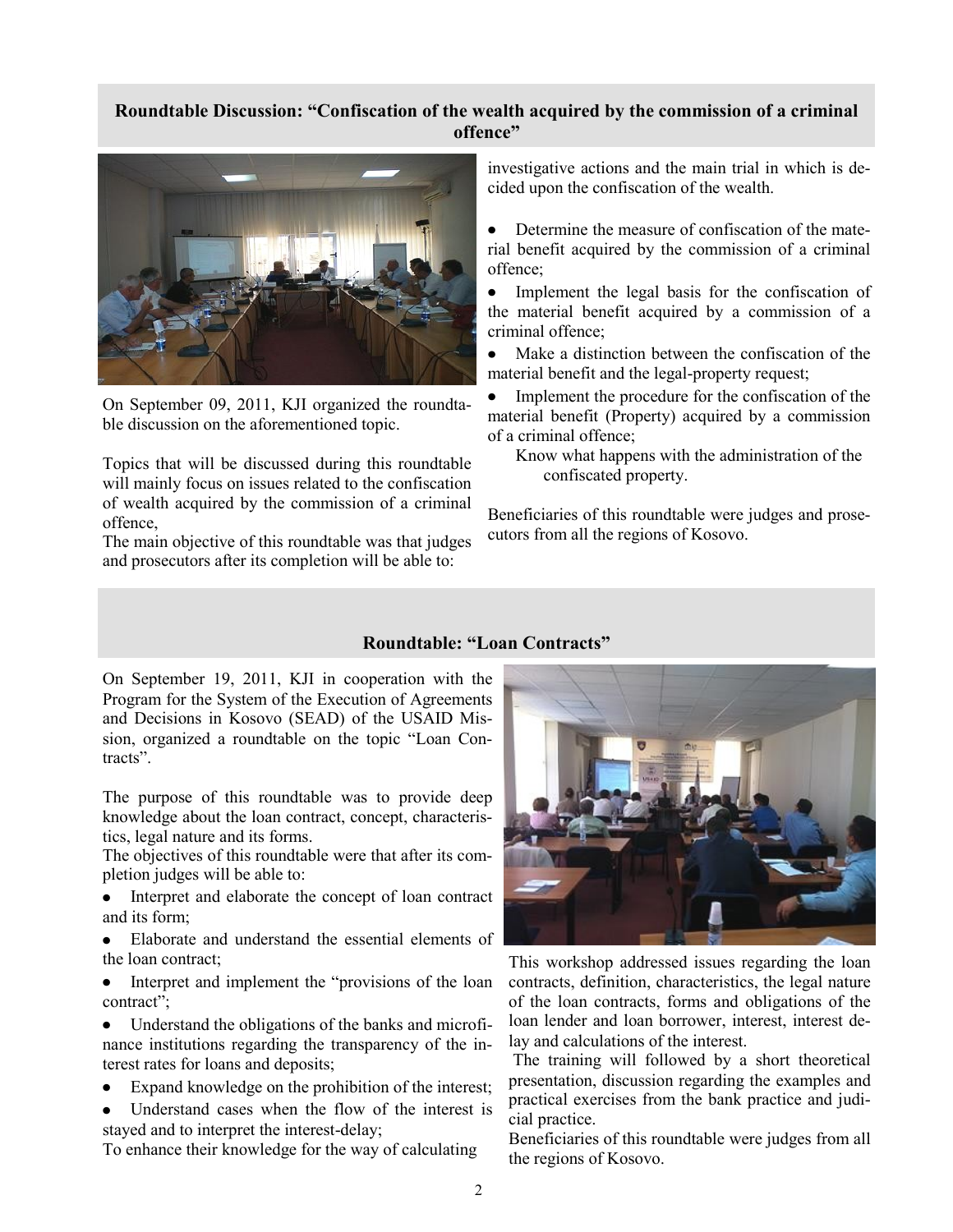#### **Advanced Seminar for Judges and Prosecutors**



On 20 and 21 September 2011, The Kosovo Judicial Institute in cooperation with OSCE – the Office for Democracy and Human Rights (ODHIR), organized a seminar for judges and prosecutors on "Exchange of the Experience in Punishment of the War Crimes Issues with the Focus on War Crimes and Types of Responsibilities"

The purpose of this seminar was the advancement of the knowledge and exchange of experience regarding to the prosecution of war crime cases and recognition

by statute and the case law of the International Tribunal for War Crimes in Former Yugoslavia (ICTY).

The seminar focused on the legal norms that defines and sanctions the criminal offences of war crimes including international instrument and national legislation, types of responsibilities, the prosecution and court cases from the practice of the International Tribunal for War Crimes in Former Yugoslavia (ICTY)

Also during this seminar, national judges and prosecutors presented and discussed about their experience in the filed of war crimes and the case law of Kosovo, these cases were handled previously by the UNMIK judges and prosecutors, and now EULEX.

The beneficiaries of this seminar were criminal judges, prosecutors from state and special prosecution offices of the Republic of Kosovo, who in support of this program will also participate in a study visit in Hague Tribunal (ICTY), in order to increase the capacity of the Kosovo judiciary in prosecuting war crimes.

#### **Workshop – Juvenile Justice Field in Kosovo**

On 22, 23 and 24 September 2011, KJI in cooperation with the UNICEF held a workshop on "Training of Trainers Program on Juvenile Justice filed in Kosovo".

Main objectives of this workshop were that the participants at the end of this workshop would be able to:

- effectively implement the key legal standards of international law in the field of juvenile justice;
- analyze the national applicable norms and how to apply it during the practice;
- identify key problems in the field of the  $\bullet$ juvenile justice;
- overcome the challenges of implement- $\bullet$ ing new applicable provisions of the Code of Juvenile Justice;
- Develop a draft proposal for the training module in the field of juvenile justice;

Develop a framework of topics that have to be addressed in the training module for juveniles dedicated to judges and prosecutors of Kosovo.

The participants during this workshop also gained knowledge on how to develop an effective training on the field of juvenile justice by using interactive discussion. In this occasion was done also a selection of the KJI trainers in the field of juvenile justice.

The beneficiaries of this workshop were judges and prosecutors that work with juvenile cases from courts and prosecutors of all level and regions of Kosovo.

At the end to participants were distributed certificates due to their participation'.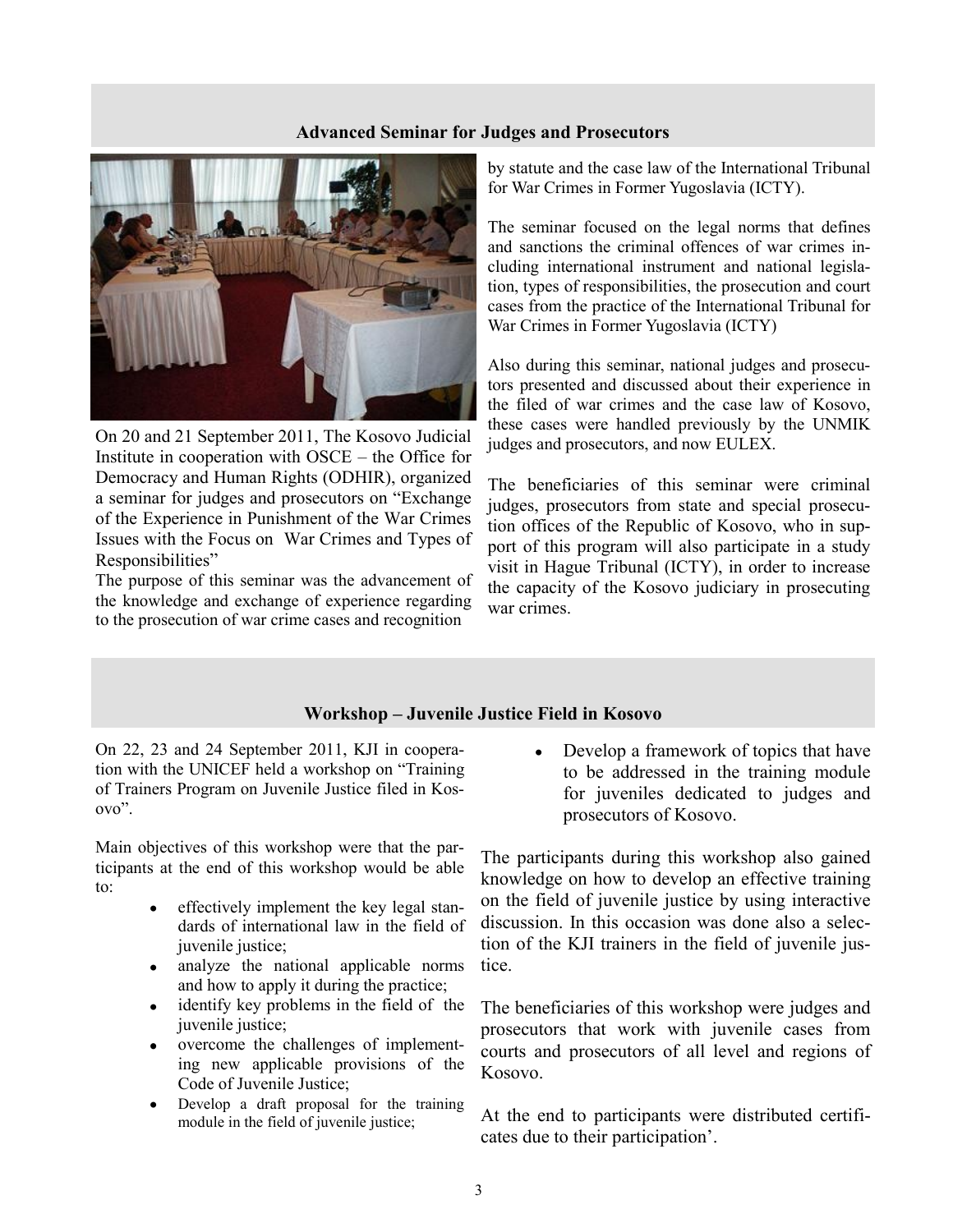## **Roundtable Discussion: "International Standards against Domestic Violence, Anti-Discrimination Law and Property Issues"**



Centre for Minority Issues (ECMI) and the Centre for Legal Aid and Regional Development (CLARD), a project supported by the European Commission Office in Prishtina organized a roundtable discussion on "International Standards against Domestic Violence, Anti-Discrimination Law and Property Issues".

At the end of this roundtable, the participants will be able to:

- Implement the international standards in domes- $\bullet$ tic violence cases;
- Know the content of the Kosovo Constitutional  $\bullet$ provisions, which prohibit the discrimination in the Republic of Kosovo;
- Analyze and properly apply the provisions of the Law on Anti-Discrimination and Law on Protection against Domestic Violence;

Implement properly the international standards on property issues, joint ownership of spouses and when are harmed the inheritance right of female.



During the roundtable were developed and presented short theoretical presentations, working groups, interactive discussions and review of the cases from the court practice regarding the international standards against domestic violence, provisions of the Anti-Discrimination Law, domestic violence, divorce and property issues (joint ownership of spouses, the inheritance rights of ownership of female).

The beneficiaries of this roundtable were judges from all regions of Kosovo.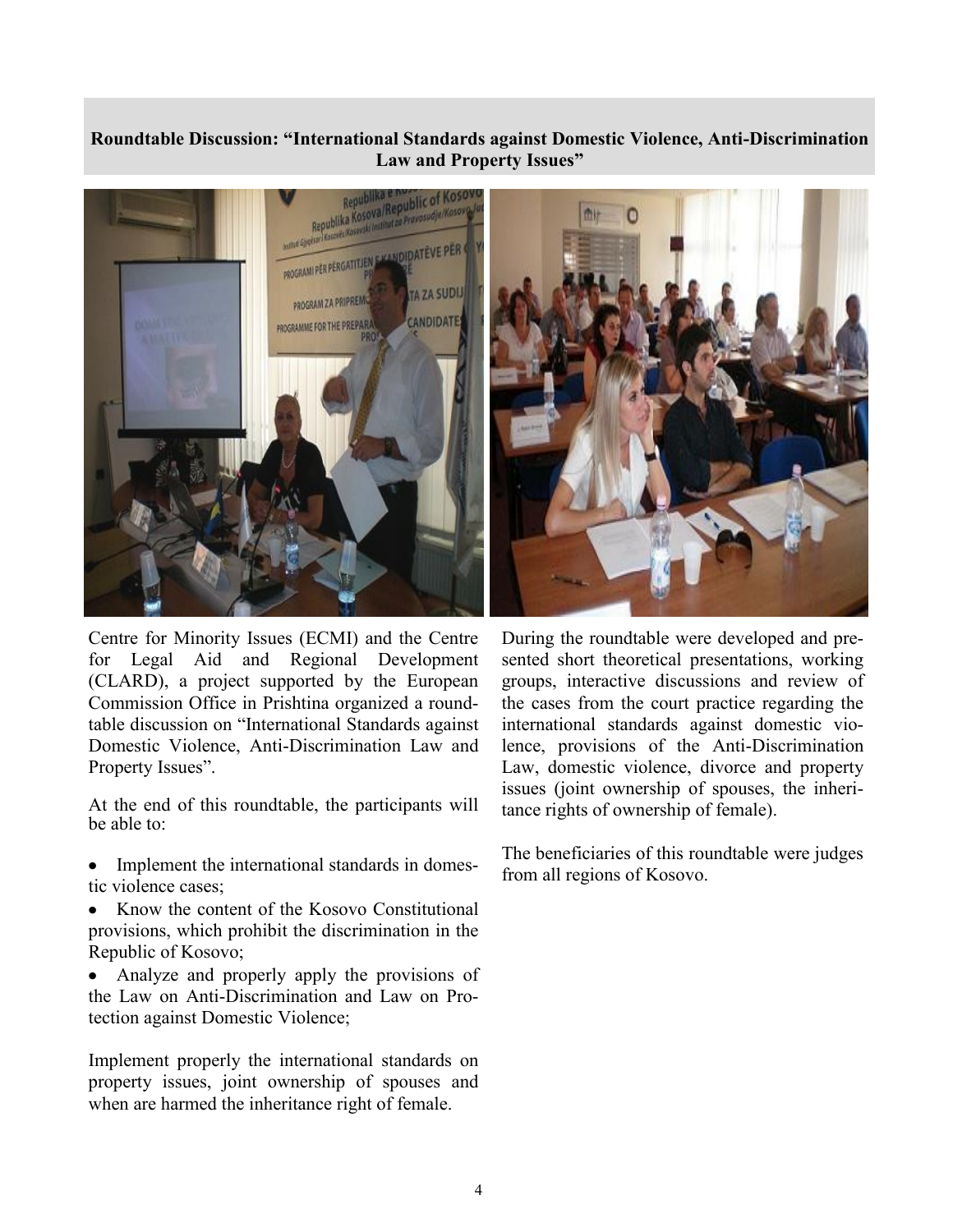#### **Roundtable Discussion: Sentencing Practice**



On 26 September 2011, KJI in cooperation with Training Unit of EULEX – Mission for Rule of Law of EU in Kosovo, held a roundtable discussion on "Sentencing Practice".

The purpose of this roundtable was to discuss about the sentencing practices in Kosovo and its unification by national and international judges, in cases with similar elements and the exchange of experience with the purpose of comparing the Criminal Codes of different countries with the Criminal Code of Kosovo.

During this roundtable, the attendees presented and discussed different important issues related to the presented topic; at this roundtable were present representatives of institutions such as:

Prishtina University, Probation Service, the Probation Panel of MD, Correctional Service and Advocacy. Topics addressed by these representatives had to do with the philosophy and purpose of the punishments compared with the real situation; what happens to people who are convicted and sentenced and what are the sentencing options; alternative measures and supervision of the prisoners released on condition, etc.

Since, in this roundtable were present judges and prosecutors from different countries (members of EULEX mission), they discussed and presented issues related to the International Sentencing Practices such as: guidelines on penalties by USA, sentencing practices from Portugal, sentencing practices from Italy, plea bargaining agreement, types of sentences, the minimum and maximum penalties and other issues important for participants and Kosovo judicial system.

On this roundtable were discussed the procedure before the Kosovo Supreme Court, sentence, the purpose of the sentence, types of sentences, detention on remand and juvenile prison, the role of the probation officers, etc.

The beneficiaries of this roundtable were: national criminal judges and EULEX from district level, representatives of probation service, correctional service, lawyers and Ministry of Justice.

#### **Roundtable Discussion: "Financial Crime and Informal Economy"**

On 28 September 2011, KJI organized a roundtable on "Financial Crime Informal Economy".

Issues that are addressed in this roundtable were mainly related to legal instruments sanctioning the financial crimes, international conventions, national laws, functioning and competences of the Special Prosecution, corruption sources, ways of causing corruption in Public Procurement and ensuring evidences of financial cases.

During this roundtable among other issues were also discussed also issues dealing with prevention of financial crimes, adoption of the law on confiscation of property acquired by criminal offences, construction of the mechanism to control of the sales agencies, cooperation with courts and banks and increasing efficiency in criminal prosecution.

The beneficiaries of this roundtable were judges and prosecutors from all levels and regions of Kosovo.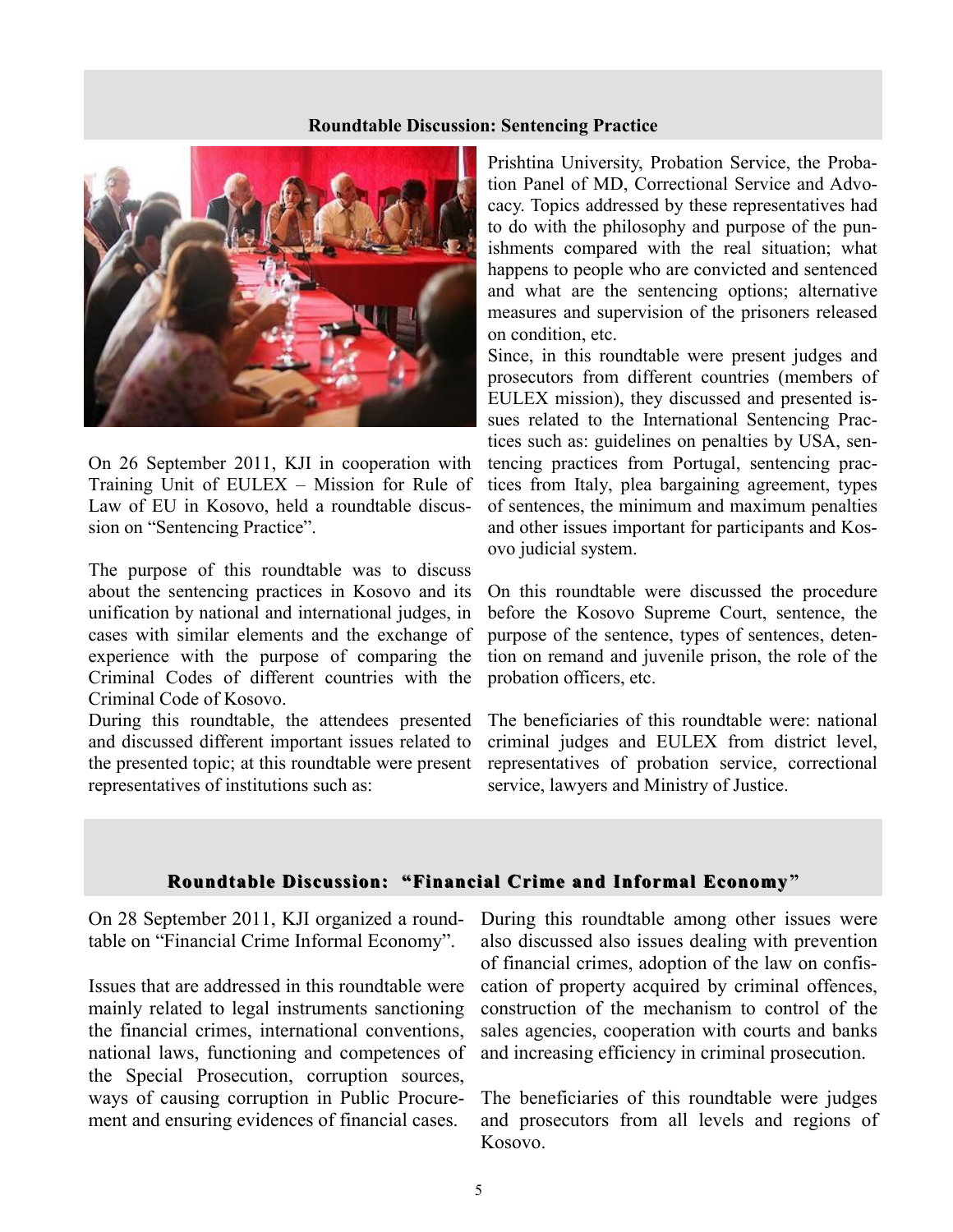# **2. Activities of the Training Program for Promotion (TPP)**

### **Remuneration of Immaterial damage and the compensation of the immaterial damage caused by vehicles in motion**

On September 20, 2011, KJI, within the Training Program for Promotion organized the training session from the Module 2 – Civil, Material and Procedural Law on the topic:

Remuneration of Immaterial damage and the compensation of the immaterial damage caused by vehicles in motion".

The purpose of this seminar was to establish the best and most functional practices in the process of the compensation of the immaterial damage and the fair implementation of the legal provisions in these cases.

The main objective is that the participants after the completion of this training will be able to:

Identify the distinguishing elements regarding immaterial and material damage;



- To implement the adequate provisions dealing  $\bullet$ with the remuneration of immaterial damage;
- recognize cases where the court may order com- $\bullet$ pensation of less than the amount of damage, and
- List the circle of persons that have the right of immaterial damage compensation.



On 29 September 2011, KJI held an advanced training session with a regional character for lay judges. The objectives of this training were that at the end of this training lay judge will be able to:

Understand their role in determining the practice of statutory issues,

# **Advanced Training for Lay Judges**

Issues that have been in focus during this training session were related to the role of a lay judge during the application of the family law, the important role of the lay judge during the court proceedings for juveniles and adults, the consultation and voting method and the ethics and professional conduct of lay judges according to the principals of the Code of Ethics for Lay Judges.

During the training were also presented practical cases concerning the ethical violations, in this occasion the participants had the opportunity to work individually demonstrating so their practical skills in finding violations and misconduct covered in the practical case presented to them.

The beneficiaries of this session were lay judges from Prizren and Peja region.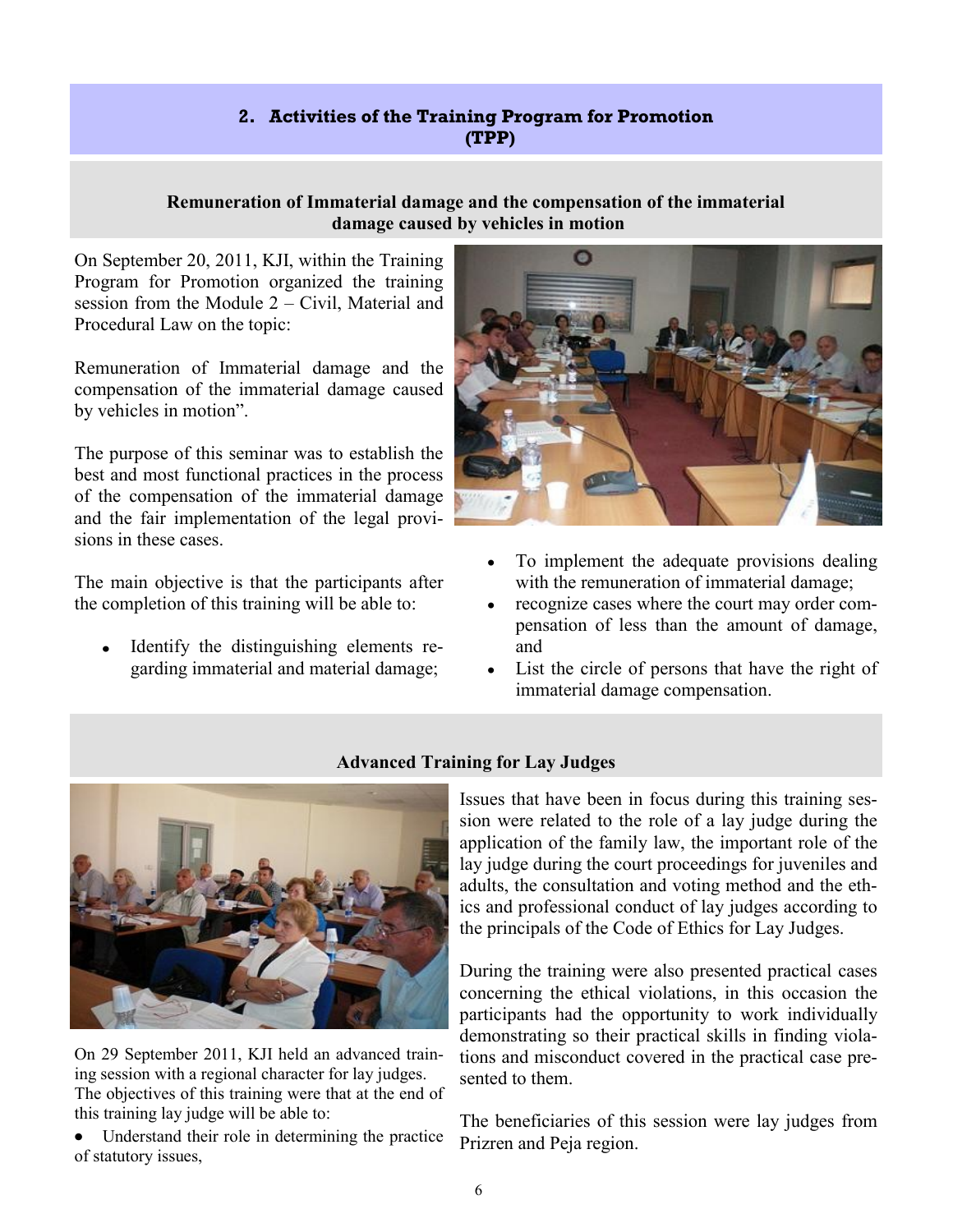# **3. Activities from the Initial Legal Education Program (ILEP)**

# **ILEP IV Trainings**

First and third ILEP IV trainings continued even during the September according to the schedule and training program. Candidates attended intensive trainings (6 days a week), three days of first phase trainings were conducted at KJI and 3 other days of the third phase were conducted at courts and prosecution offices depending on their profile. The last three days contained the practical part of the training program. 56 candidaThe candidates during the third phase have attended 12 training modules including some specialized trainings, whereas, on the third phase with the cooperation and under su-



pervision of the mentors, the candidates attended practical trainings in courts and prosecution offices. This was done with the purpose of facing with challenges and difficult situations presented in real and concrete cases, this will help the candidates in improving and demonstrating their skills and their level of preparation to handle complex cases in their future positions as judges or prosecutors. tes attended the training.

# **ILEP III Trainings**

Septembers was the last month of training for the third generation of candidates of the Initial Legal Education Program.

During this month, the candidates attended the practical training of the third phase, namely the mentoring phase, as determined by KJI in coordination with the Mentor Coordinator. 32 candidates attended these trainings

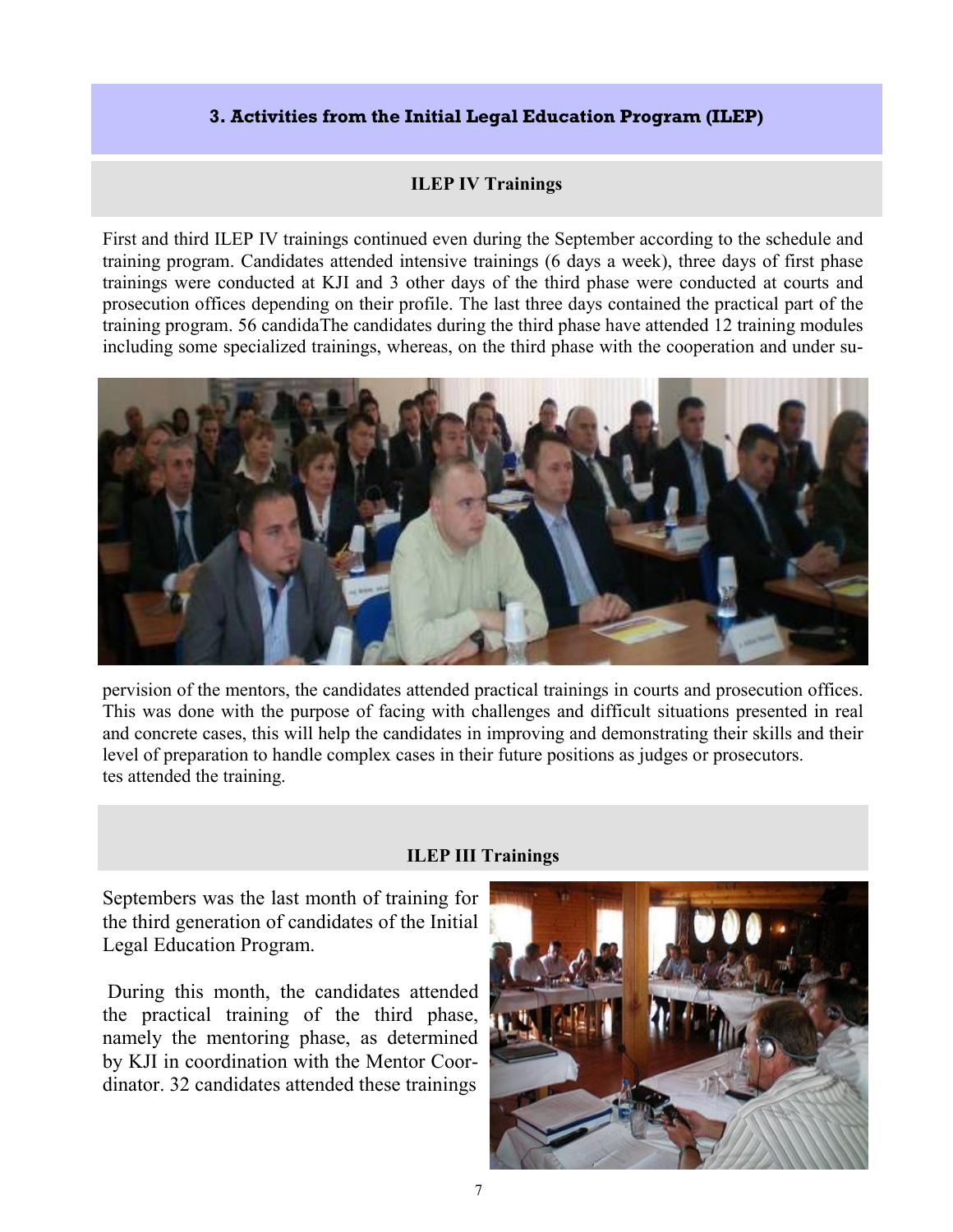#### **Study Visit at the Magistrate School of the Republic of Albania**



With the invitation of the Magistrate School of the Republic of Albania, on 12-14 September a KJI delegation paid a visit to the Albanian Magistrate School.

The purpose of this visit was to enhance the level of coordination and cooperation toward development of the training activities, particularly the implementation of the preparatory exam for new candidates for judges and prosecutors of the Initial Legal Educa-

tion Program in the respective institutions.

In this occasion, the KJI delegation except the meetings held with the officials, were also engaged in monitoring process of the preparatory exam of the Albanian Magistrate Schools. From this process, KJI made several recommendations relates to the advancing process of the candidates Preparatory Exam for the ILEP program of the Kosovo Judicial Institute



#### **Meeting with Mentors**



After the completion of the Initial Legal Education Program for the third generation of the candidates for judges and prosecutors, on September 30, KJI held a meeting with the Mentors with to discuss the course of the ILEP third phase training and receiving confirmation from the mentors for the successful completion of this phase of the training by the candidates.



At this meeting were discussed many aspect of this phase of training and were given several conclusions in order to enhance the performance of the candidates and mentors during the practical trainings, conclusions were given also for the candidates that may be involved in the future practical trainings.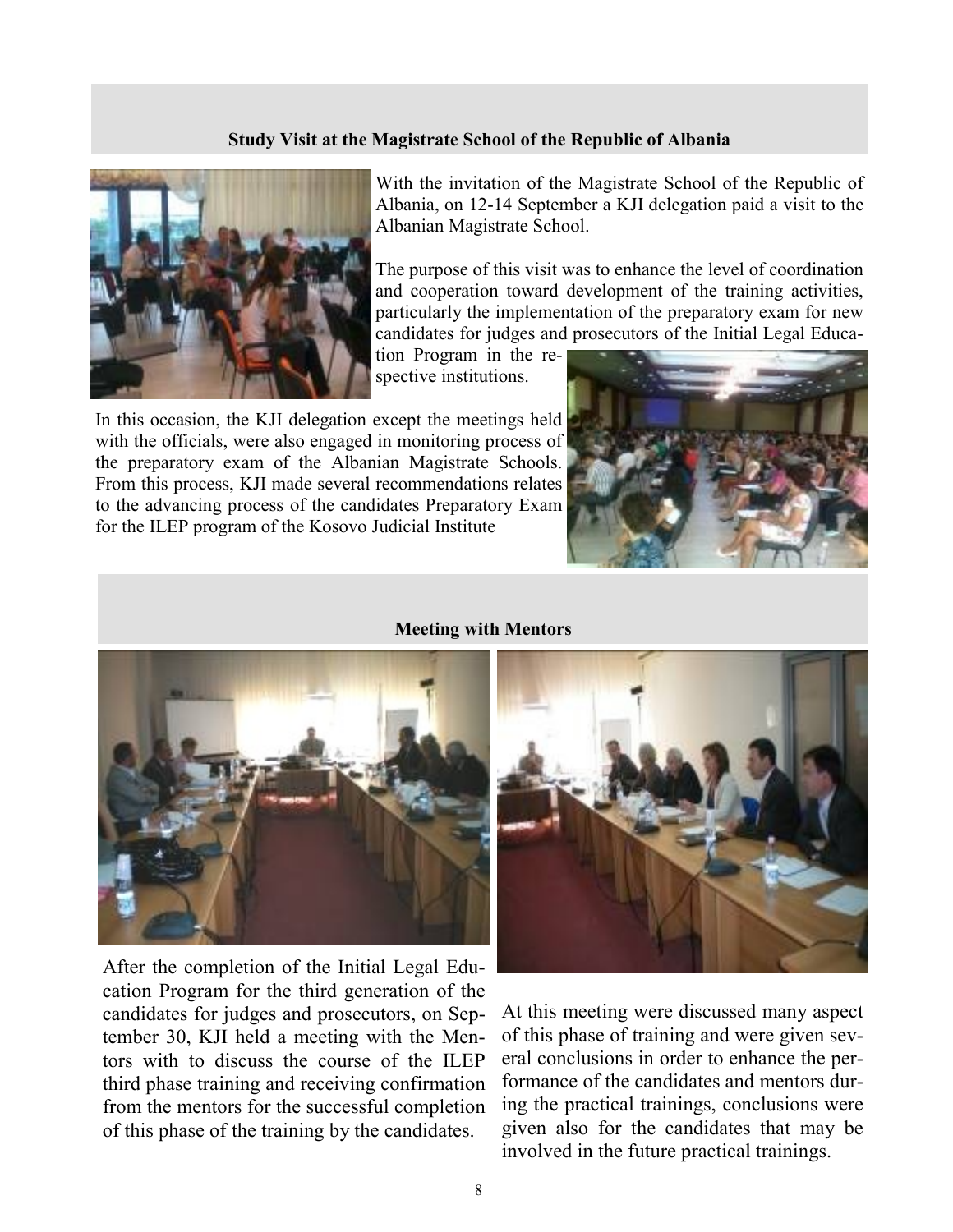#### **Meeting with GIZ for the third phase of ILEP**

Within the cooperation with international partners and donors KJI is working on a project in developing a program or curriculum for the third phase of the training in the Initial Legal Education Program.

This project is being supported by the GIZ, and several meetings were conducted with its representatives and experts,

to discuss regarding the identification of issues that they can support in this training phase.

The meetings were conducted with the KJI staff and the mentors of the candidates.

From these meetings is developing a program and a working agenda in which German experts from this field will present their experiences and options that could be applicable in the Initial Legal Education Program of KJI

# **Training Course: "EU Law in practice: Introduction and focus on civil law"**



From September 12 until September 16, 2011, Kosovo Judicial Institute in cooperation with the Twinning Project EU-LER - Legal Education System Reform in Kosovo, conducted a five-day training on the topic:

"EU Law in practice – Introduction and focus on ILEP at KJI. civil law".

This training course addressed issues related to EU Law, its history and the organizational structure of European Union, the relation between the EU Law and the ECHR and the Court of Justice of EU.

This training was conducted by two international experts in cooperation with local trainers which are certified as trainers on EU Law, from this training program.

In this training were discussed topics such as;

- The concept of "European Union", "Council of Europe", and "European Council",
- The role of the European Court of Justice in Luxembourg,
- The role and the function of the European Court of Human Rights in Strasbourg,
- Differences between the ECJ in Luxembourg and ECHR in Strasbourg,
- Legal sources of European Union,
- The effects of the European directives and regulations in national laws,
- Case-Laws of the European Court of Justice in Luxembourg.

Beneficiaries of this training were candidates for judges and prosecutors of the third generation of

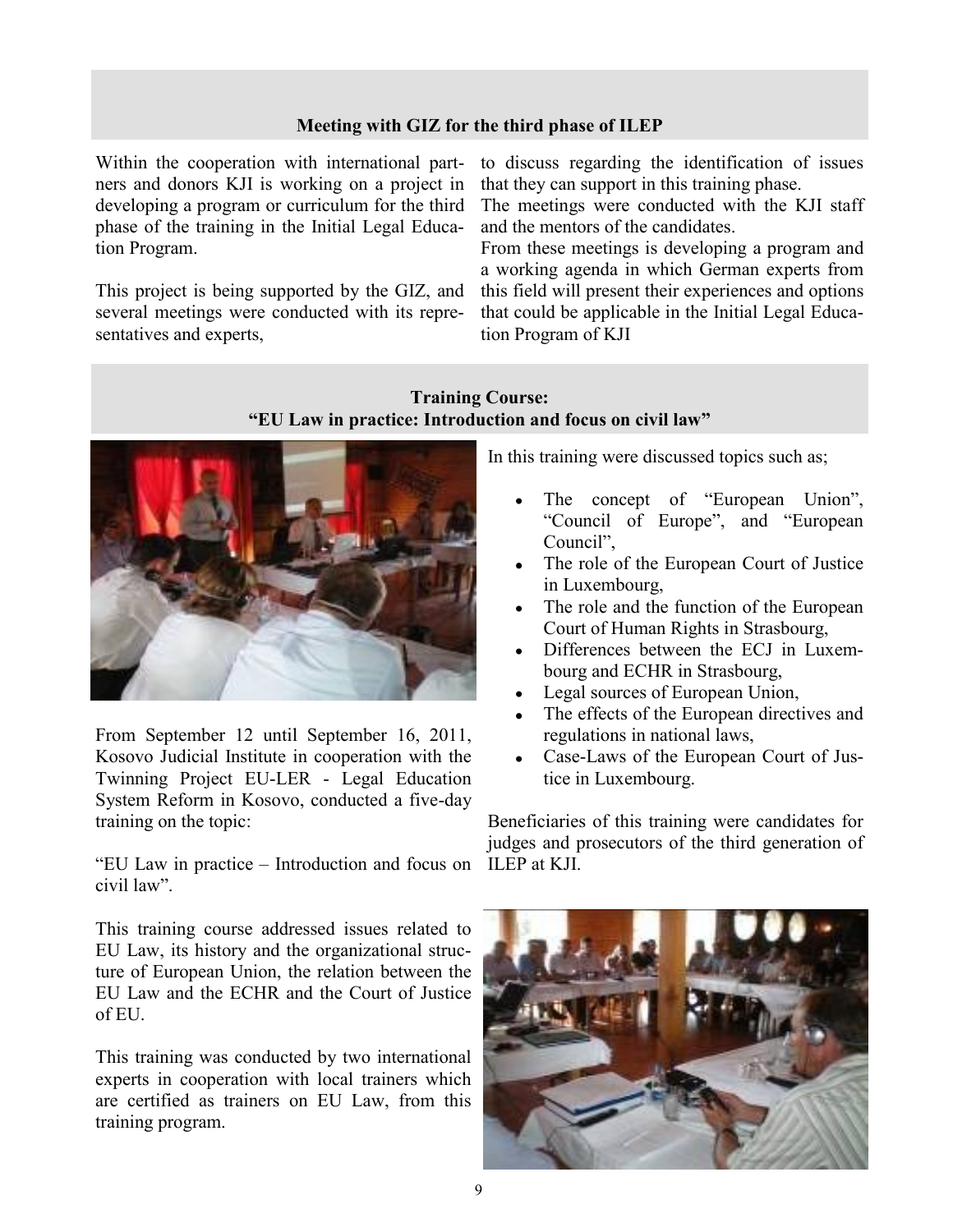# *4. Aktivitetet tjera*

#### **KJI staff workshop on drafting of internal documents of KJI**



From September 01 until September 04 2011, KJI with the support from the United Nations Development Program – UNDP, conducted a workshop for the KJI staff.

The purpose of this workshop was the drafting of internal administrative instructions as well the drafting of the KJI Trainers Handbook. These documents will have a direct impact in the capacity building of the KJI staff for official communication and advancing the training methodology by KJI trainers. As a result of this workshop, two administrative instructions were drafted: the Administrative directive for coordination of the Activities with Donors and Administrative Instruction regarding the forms of the official communication as well the preparation and addressing the official documentation, while it was drafted also the first draft of the Faculty

Handbook. Two Administrative Instructions were drafted as a result of this workshop; The Administrative Instructions for the Coordination of the Activities with Donors and the Administrative Instruction on the forms and ways of the Official Communication as well the Preparation and addressing the Official Documentation while it was drafted also the first draft of the Faculty Handbook.

#### **KJI staff training: "Proposal Writing, Team Building and Creativity at Work"**

On September 08 and 09, 2011, KJI within the project "Justice for Gender Equality" supported by UWOMEN, organized a workshop in Istog on the topic: "Proposal Writing, Team Building, Creativity at Work".

The purpose of training was to enhance the knowledge of the staff regarding the drafting of project proposals as well the capacity building for team work and creativity at work.

After the completion of this training, KJI staff will be able to:

 $\bullet$ Draft project proposals for donors with an acceptable, reasonable and professional content;

Develop different ideas on drafting of proposals  $\bullet$ for the needs of KJI;

Promote team work and develop their creativity at work.



This training mainly included group work, where the participants drafted concrete project proposals, developed and presented ideas for the capacity building of KJI. Also through examples and practical demonstration, various discussions and ideas were developed for the capacity building of team work and creativity at work. Beneficiaries of this training were KJI staff.